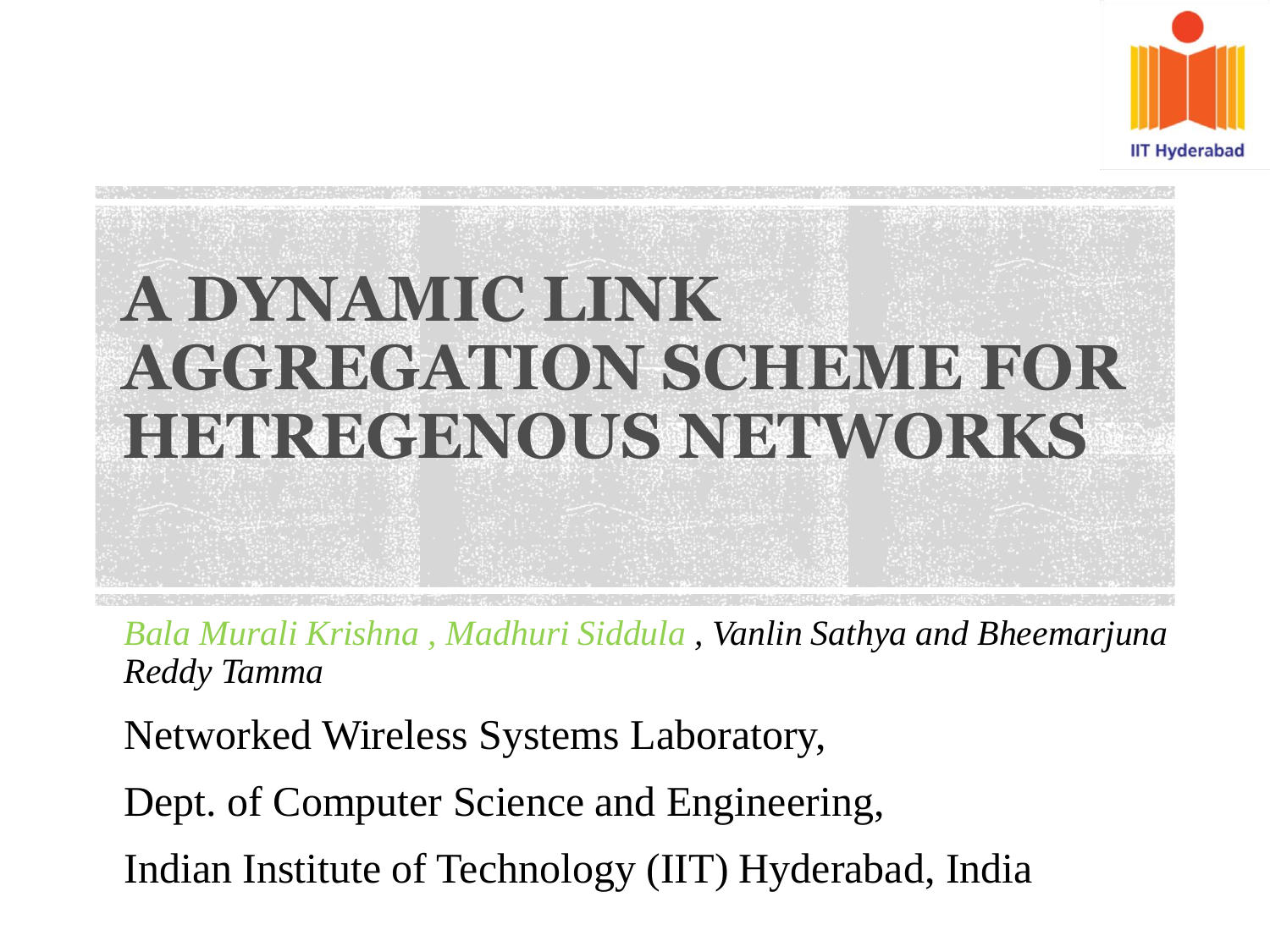Introduction to Hetrogenous Networks



- $\triangleright$  In future 60% of total cellular traffic is contributed through indoor users.
- $\triangleright$  End-users install small base stations (a.k.a. Femto cell nodes, Wi-Fi Access Points ) inside their homes/offices.
- $\triangleright$  Heterogeneous Network (HetNet) is a collective deployment of various technologies like LTE Femtos, Wi-Fi Acess Points (APs) and LTE Macros.
- $\triangleright$  User Equipments (UEs) like laptops, tablets, smart phones come with multiple radio interfaces to have various connectivity options.

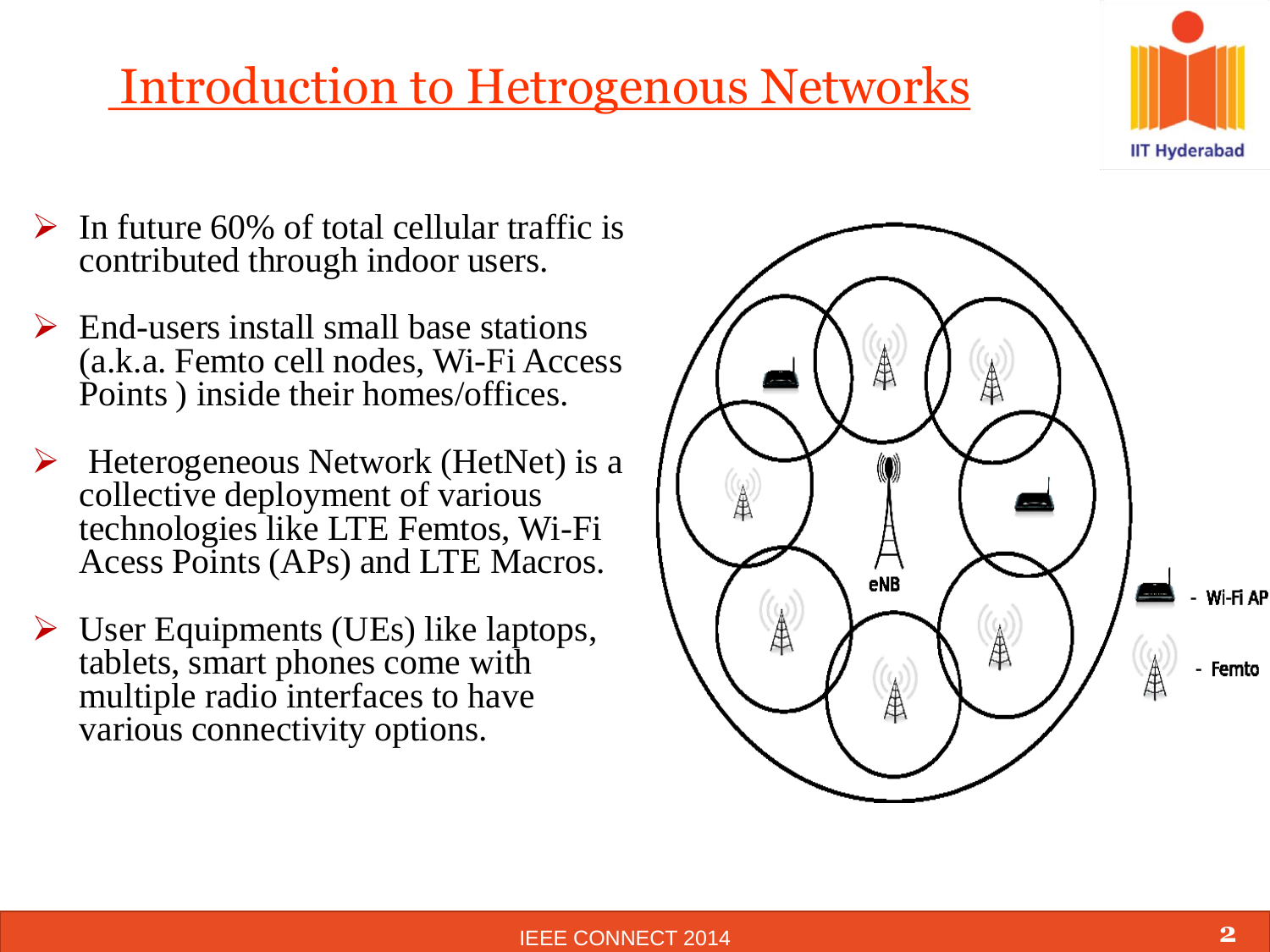



- Applications are not designed to take advantage of multiple interfaces.
- $\Box$  Only one interface will be kept active at a time.
- $\Box$  Inefficient usage of resources.
- **D** Dynamics of changing network scenarios are not considered.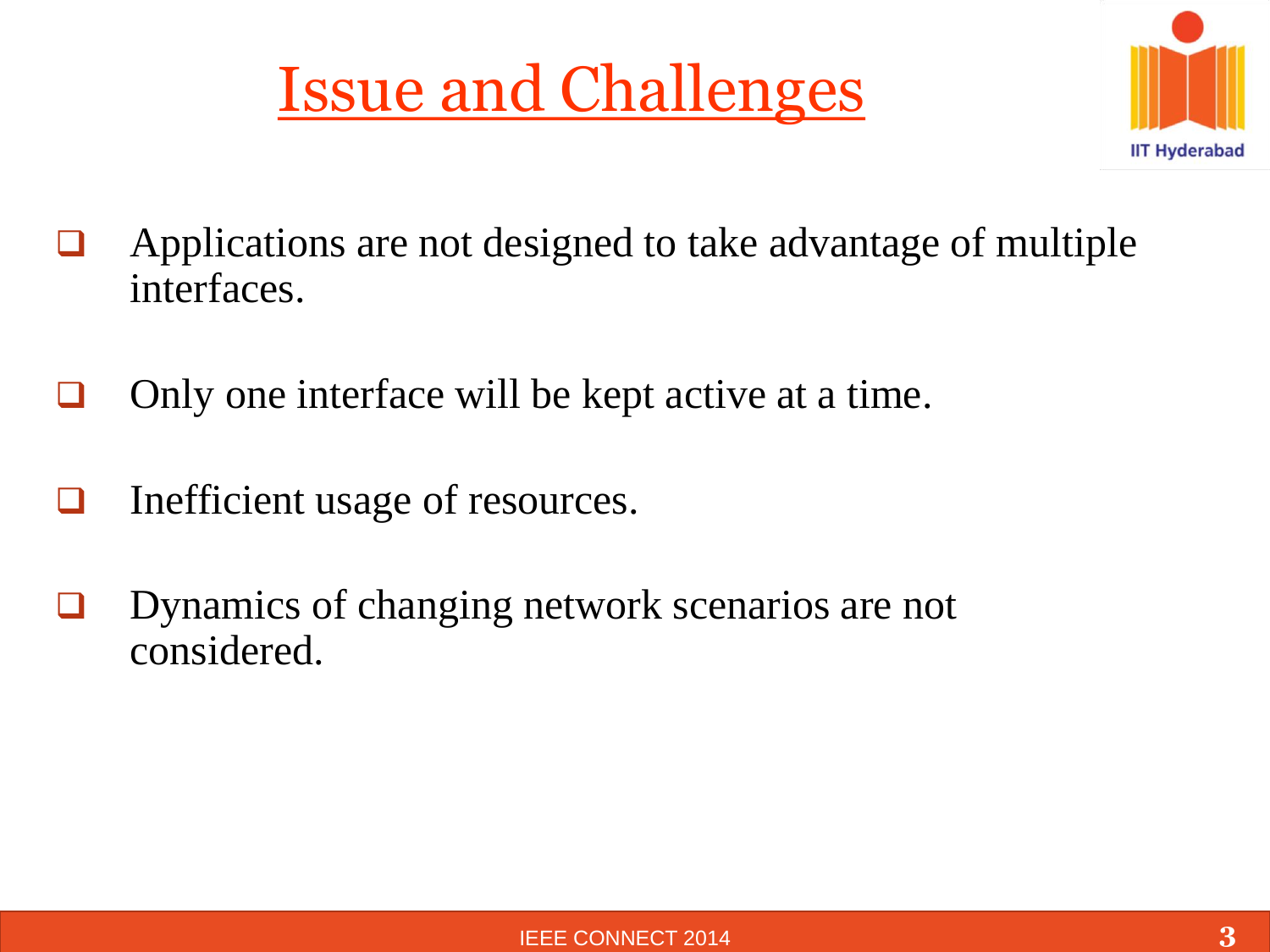#### Related Work:



#### Application-level link aggregation (ALA) scheme demonstrates link aggregation over two Wi-Fi interfaces.

- *T. Takiguchi, A. Hidaka, H. Masui, Y. Sugizaki, O. Mizuno, and K. Asatani,"A new application-level link aggregation and its implementationon android terminals," Wireless Communications and Mobile Computing, vol. 12, no. 18, pp. 1664–1671, 2012.*
- **□Peer-to-peer Bit-Torrent applications use a method called** chunking to split the file for efficient delivery.



FILE DIVIDED INTO CHUNKS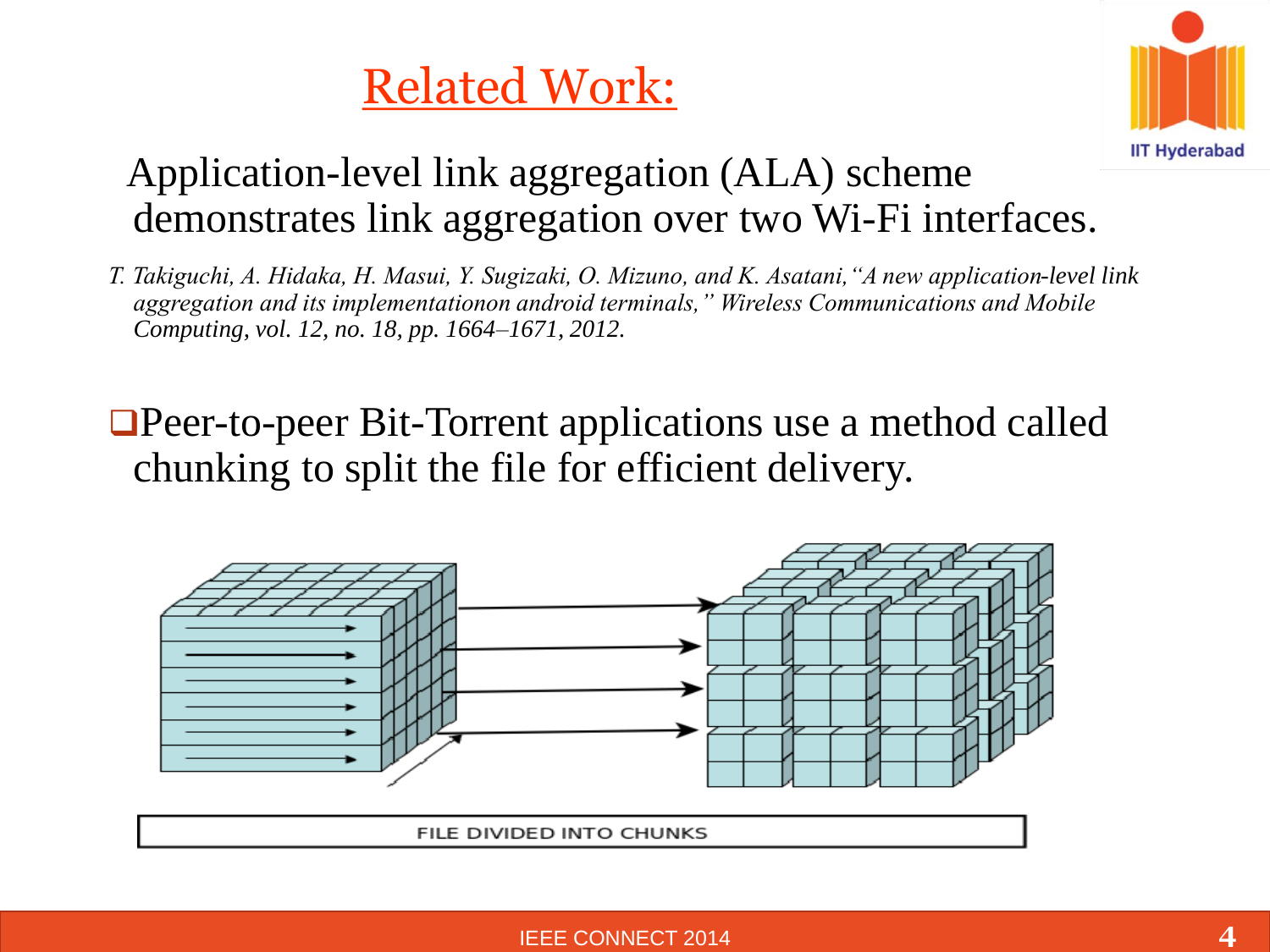### Proposed Work



**□** Dynamic link aggregation Scheme (DLAS) is introduced to efficiently use multiple networks for the file transfer in the HetNet deployment made by telecom operator.

- **□ Considers time varying link capacities and provides** fairness to legacy flows.
- **□** Network congestion is taken into consideration for dynamically changing the number of chunks being transferred on each of the individual links.
- **□** Two DLAS approaches have been introduced: 1.Parallel DLAS 2.Sequential DLAs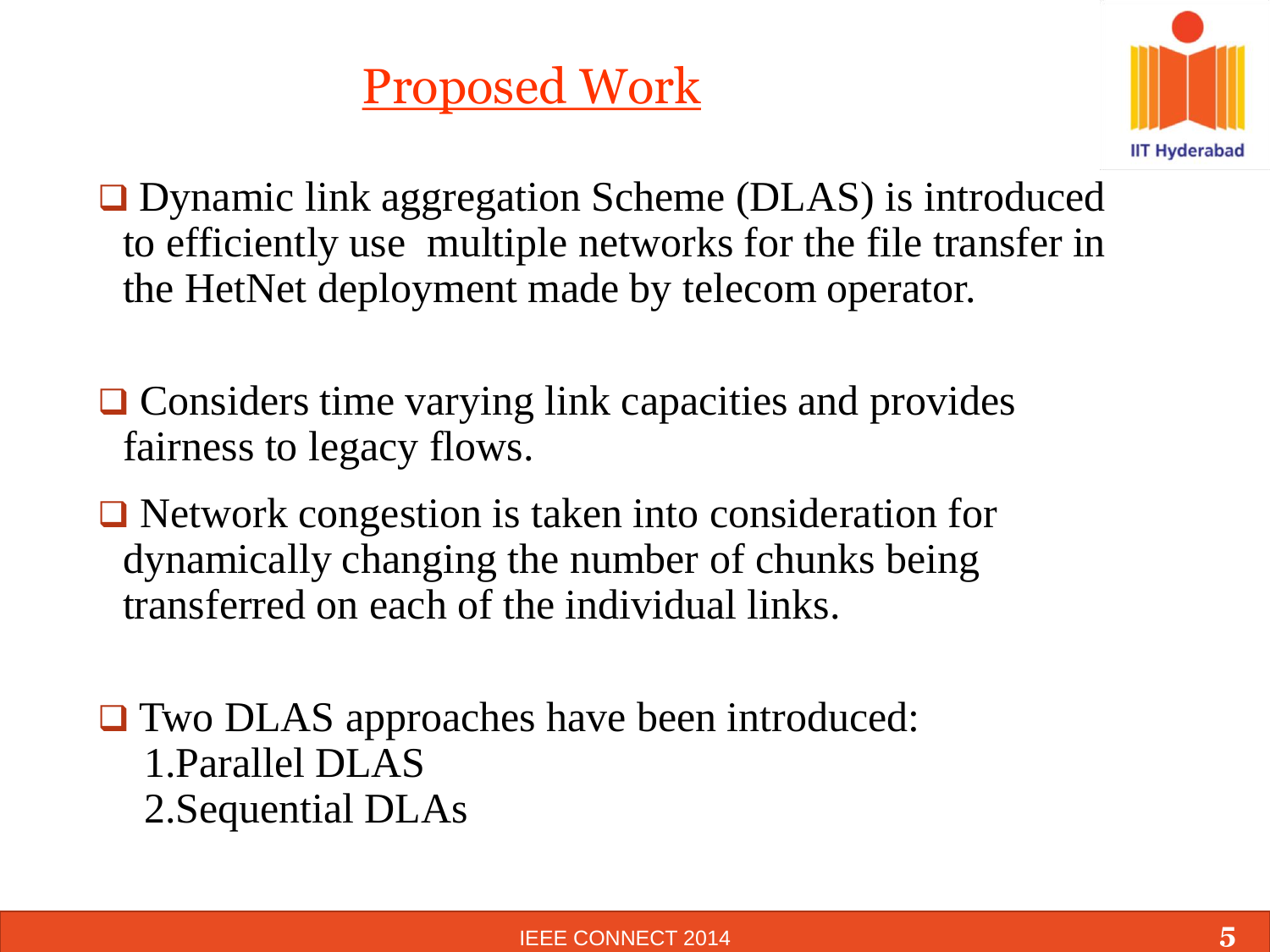#### Proposed Work



**□** We define Chunk Level Instantaneous Throughput

 $\text{Thi}(I_j) = N_{ch}(I_j) * \text{Chsize}/RTD$ 

where *RTD* is Round Trip Delay for *N* chunks of each size *Ch*size.

- $\Box$  Overall Throughput is given as Thov(I<sub>j</sub>) =  $\alpha^*$ Thold(I<sub>j</sub>) + (1 –  $\alpha$ ) \* Th<sub>i</sub>(I<sub>j</sub>) (for  $\alpha$ , 0<  $\alpha$ <1)
- Number of chunks requested on an interface is proportional to overall throughput obtained on that interface (as overall throughput reflects link capacity)
- ■Number of chunks requested on interfaces are given as  $Nch(I_1) : Nch(I_2) : ... : Nch(I_j) = Thov(I_1) : Thov(I_2) : ... : Thov(I_m)$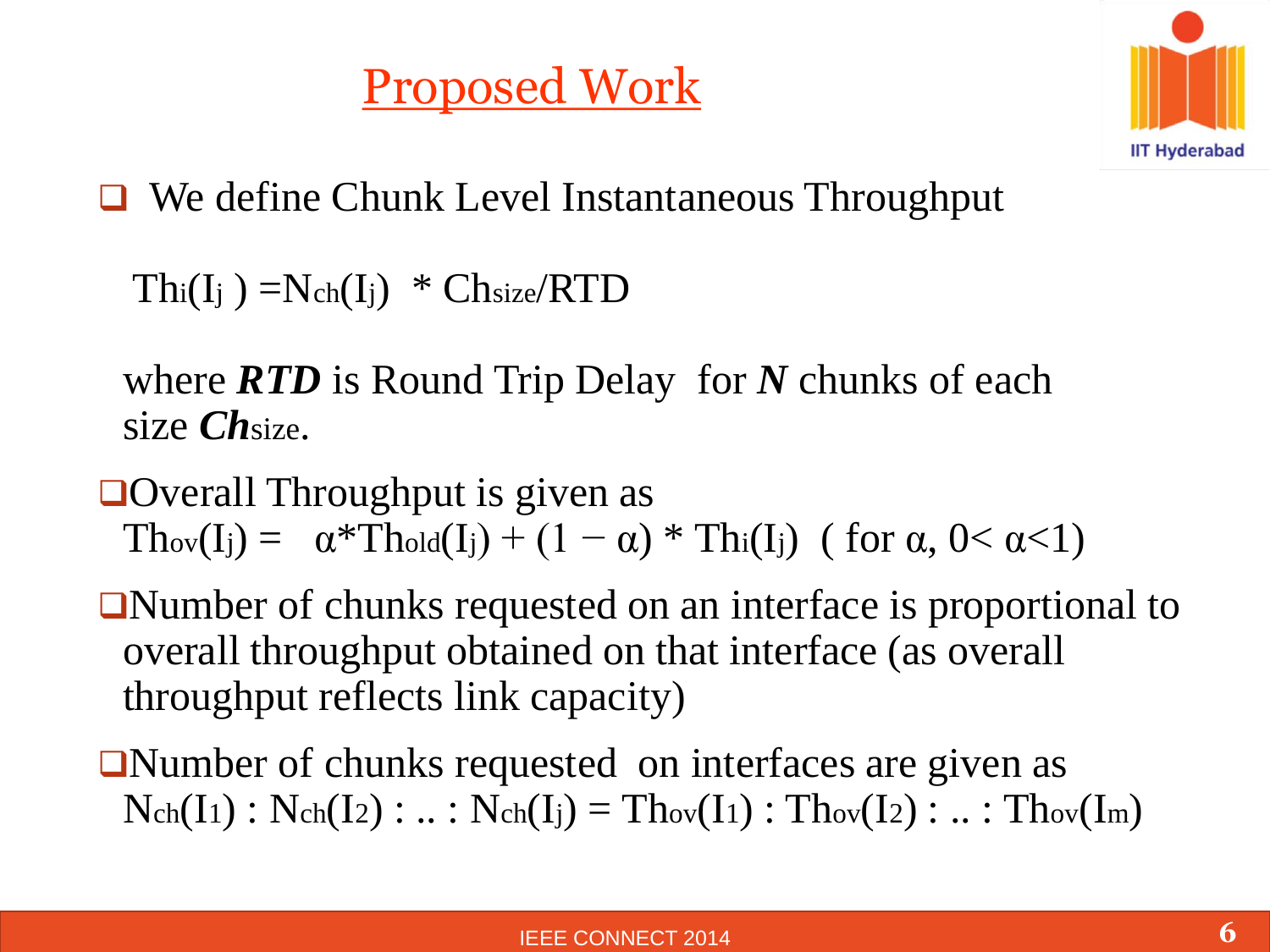#### SLAS Scheme



- **□** Sequential approach deals with chunk level sequential transfer of flow's data at any given time instant on each link.
- **□UE** requests for one or more chunks through each interface in a transmission round.
- $\Box$  Server responds by sending corresponding chunks.
- $\Box$  Only after receiving the requested chunks, UE calculates the instantaneous throughput obtained on each interface, which is further used in updating the value of overall throughput of the interface.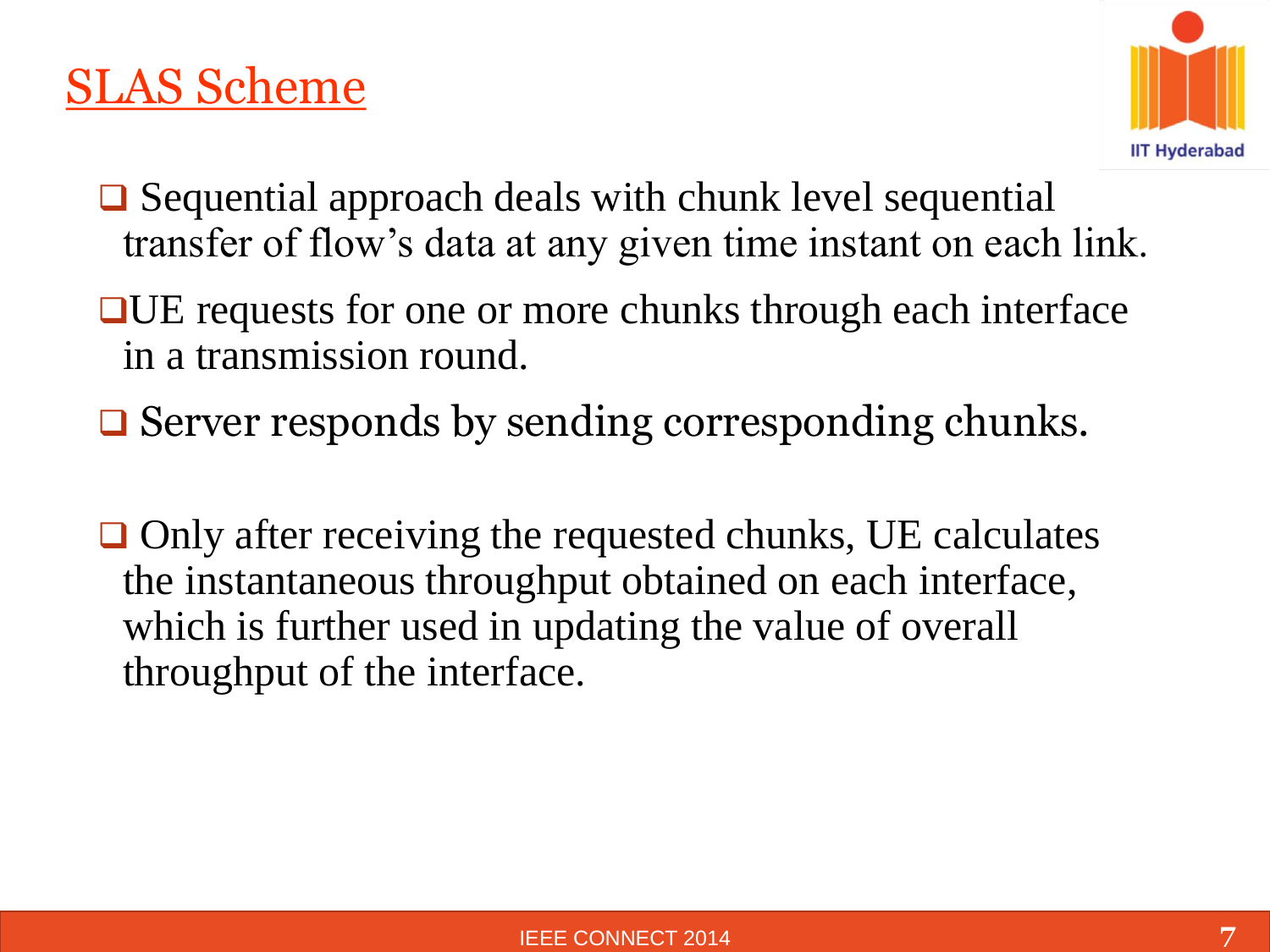

Interface 1



Interface 2

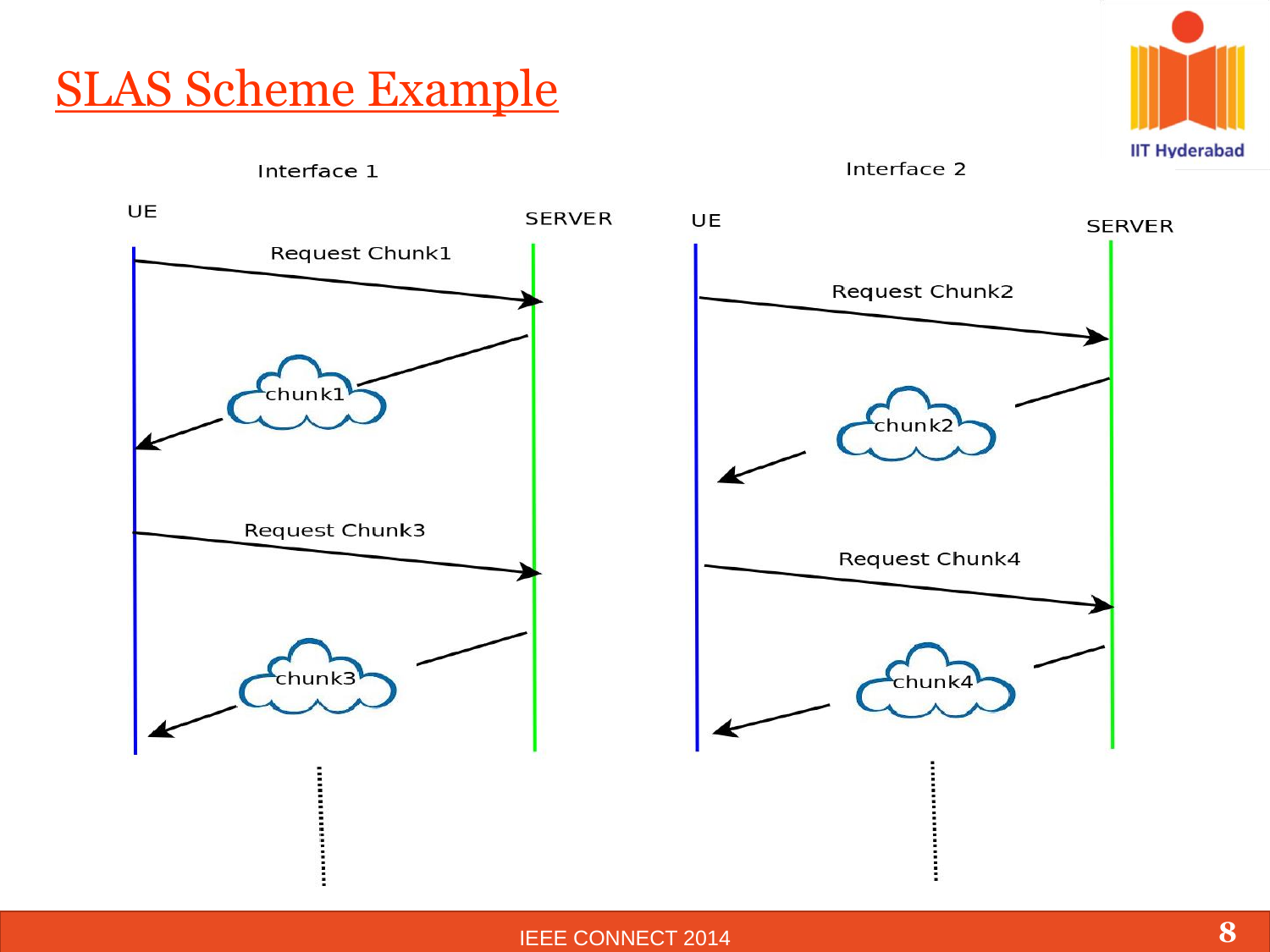#### PLAS Scheme



- **□** Similar to Sequential DLAS, UE requests for one or more chunks through each interface and the server responds by sending corresponding chunks.
- Each chunk of size *Chsize* is divided into *p* sub-chunks of size  $Ch_{sm} = Ch_{size}/p$
- *□* p number of parallel TCP flows (i.e., one for each subchunk of the chunk under consideration) established over each individual interface.
- $\Box$  Data transfer rate is high and there available bandwidth is more efficiently utilized in PLAS.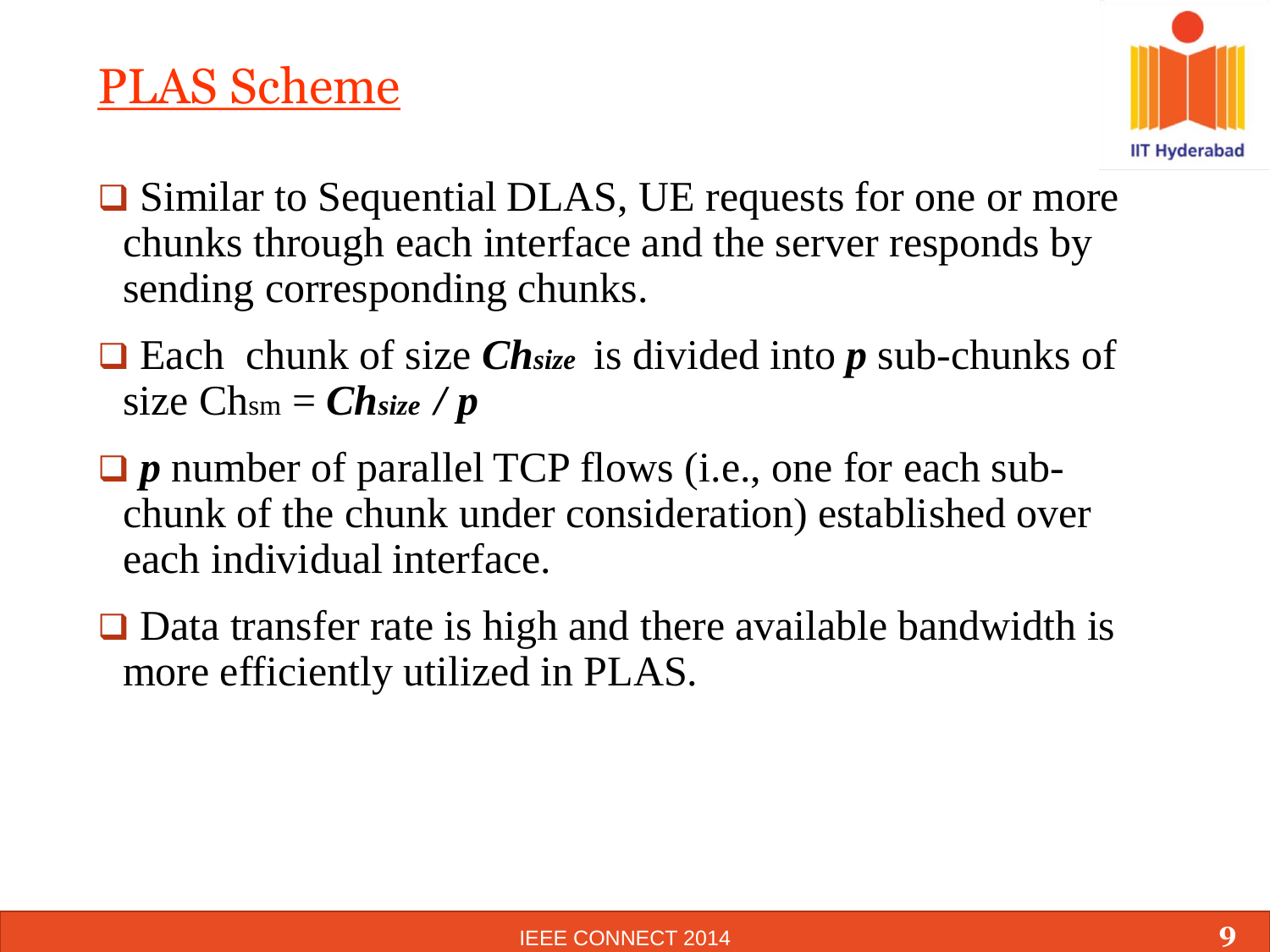



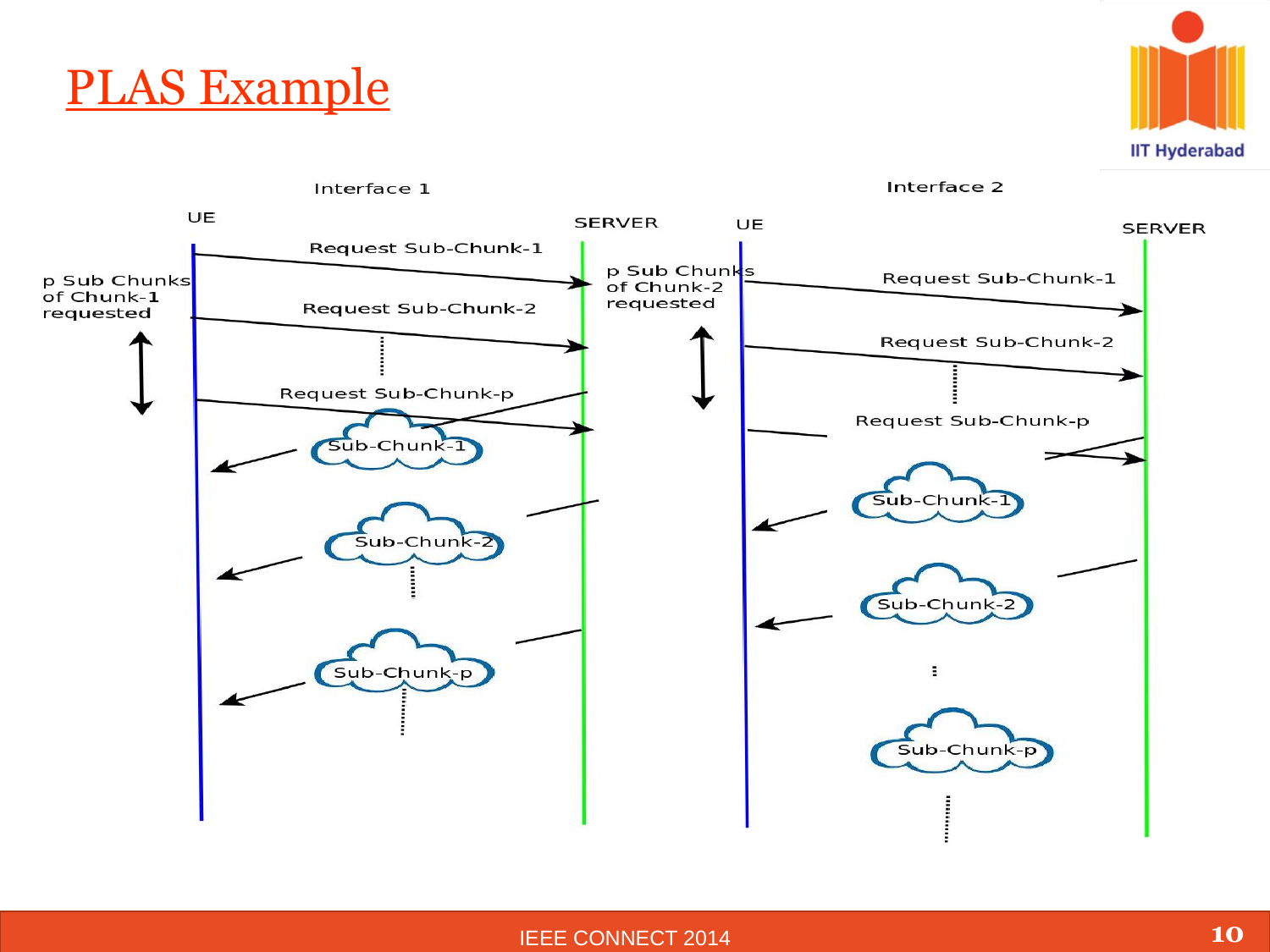#### Performance Metrics



Aggregate Throughput

□ End-to-End Delay

**OF**airness

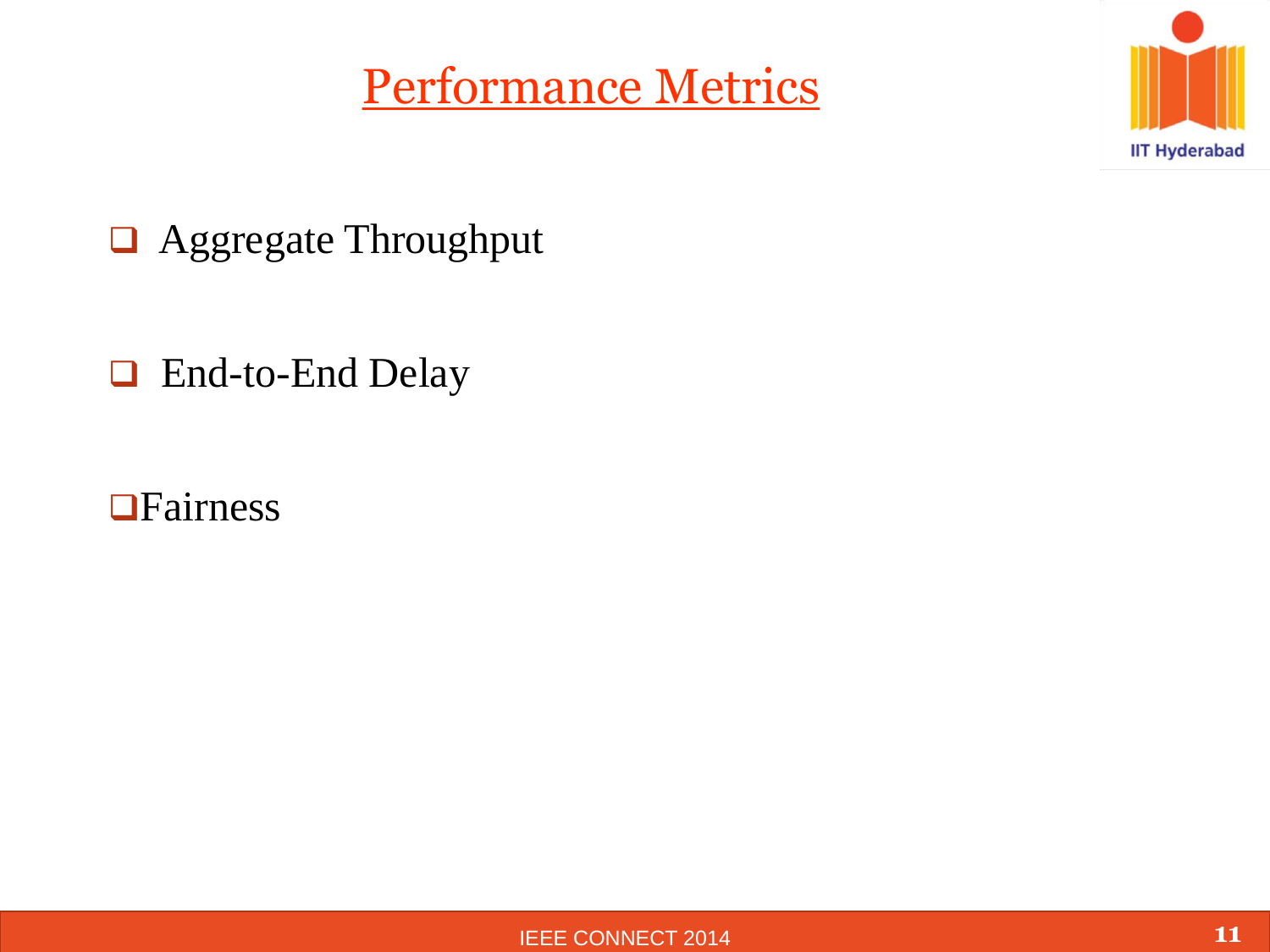#### Simulation Parameters



| <b>Parameters</b>                                   | <b>Values</b>                      |
|-----------------------------------------------------|------------------------------------|
| Simulator                                           | $NS-3$                             |
| Number of Seeds                                     | 10                                 |
| Number of flows                                     | $[1 \text{ to } 10]$               |
| Number of UEs                                       | $\lceil 1 \text{ to } 10 \rceil$   |
| <b>TCP File Size</b>                                | $1 \text{ MB}$                     |
| <b>TCP MSS</b>                                      | 512B                               |
| <b>Mobility Model</b>                               | <b>Building</b>                    |
| Speed of UEs                                        | $1 \text{ m/s}$ to $3 \text{ m/s}$ |
| Number of WI-FI Aps, Macro BSs,<br><b>Femto BSs</b> | 5, 1, 5                            |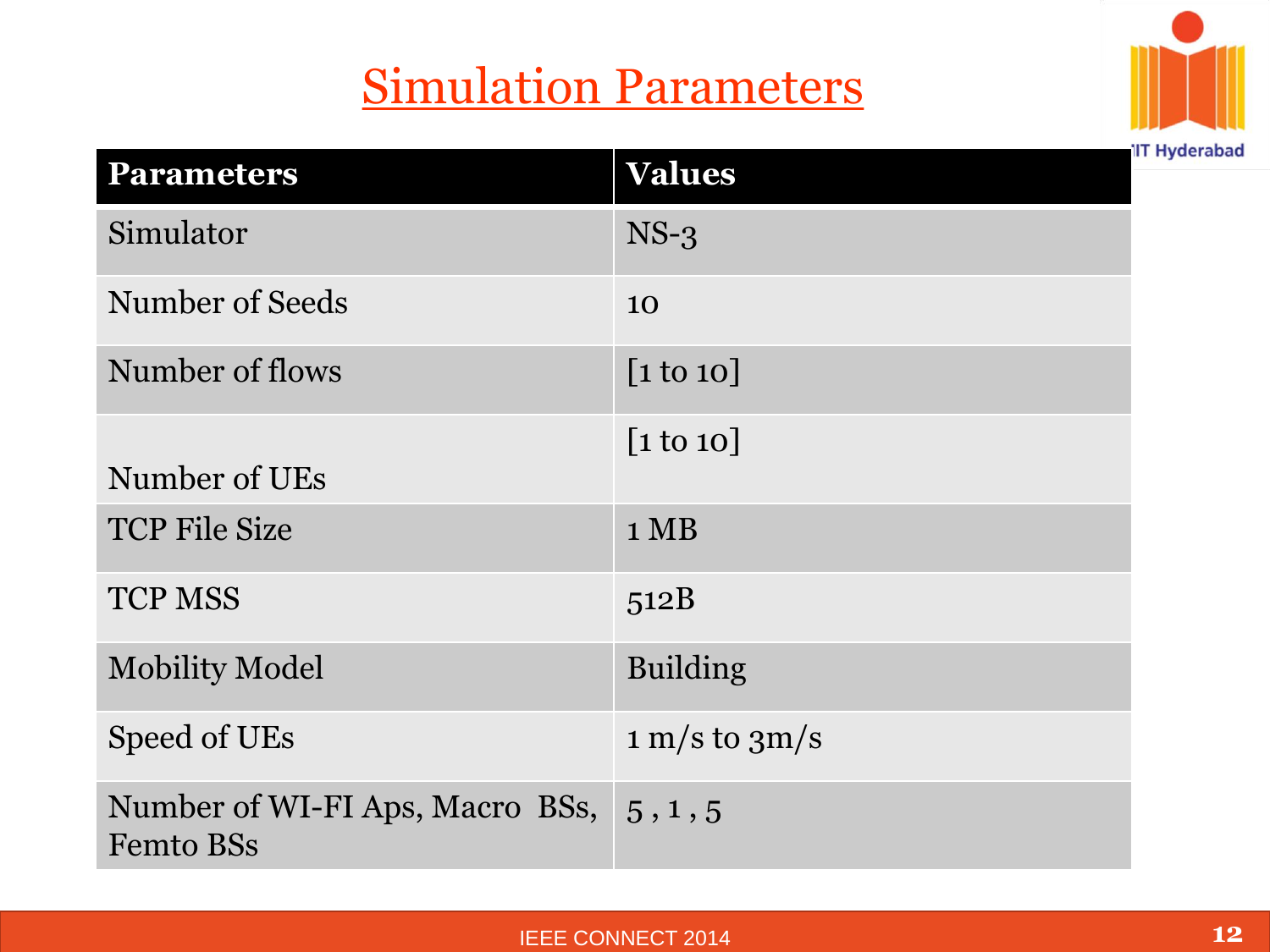#### Simulation Scenario



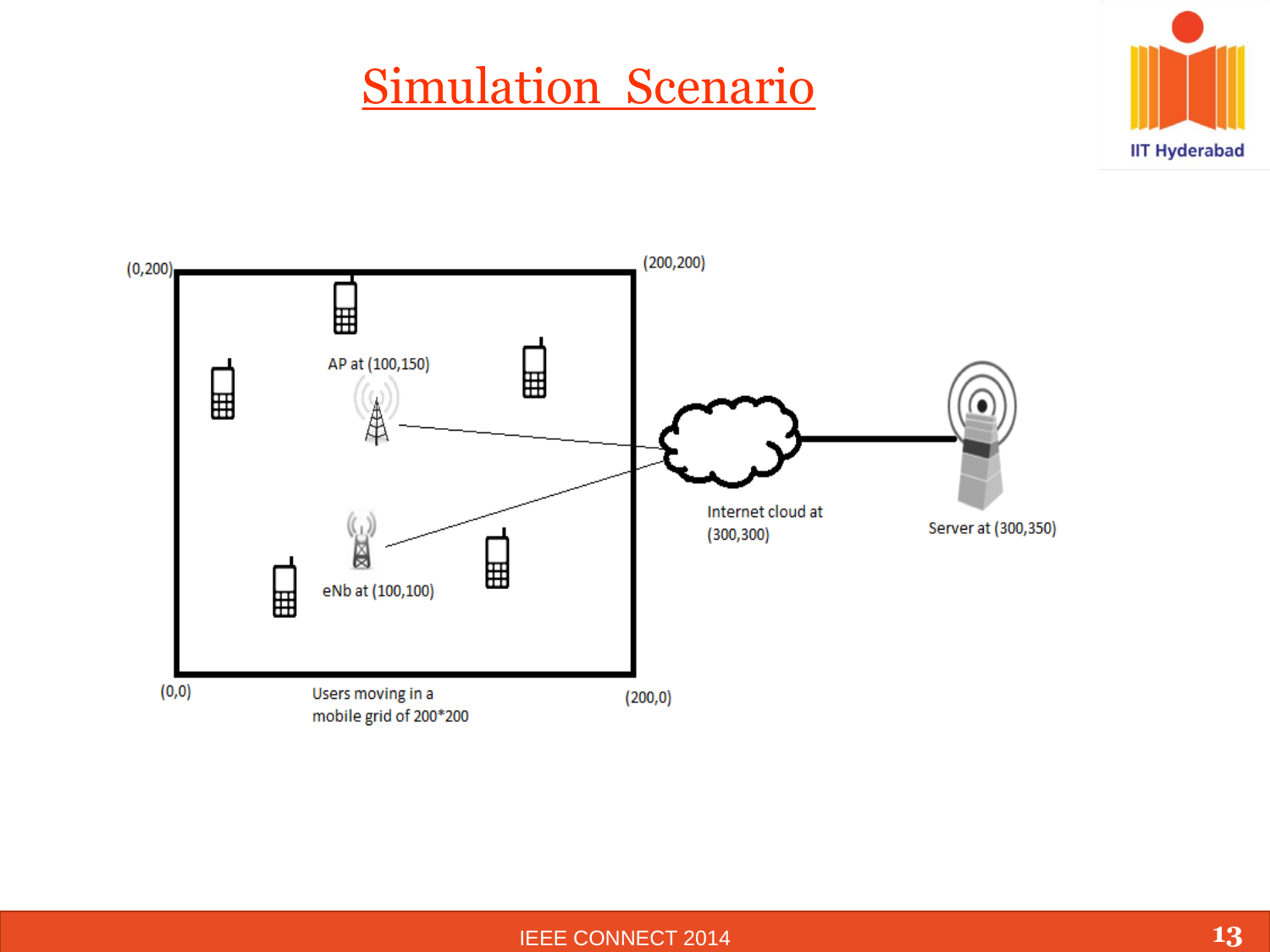#### Performance Analysis of DLAS vs other ALA schemes in LTE-Wi-Fi HetNet





There is a 9 - 10% increase in aggregate throughput with the SDLAS algorithm when compared to ALA algorithm.

There is 65% increase in aggregate throughput with the PDLAS algorithm over ALA algorithm.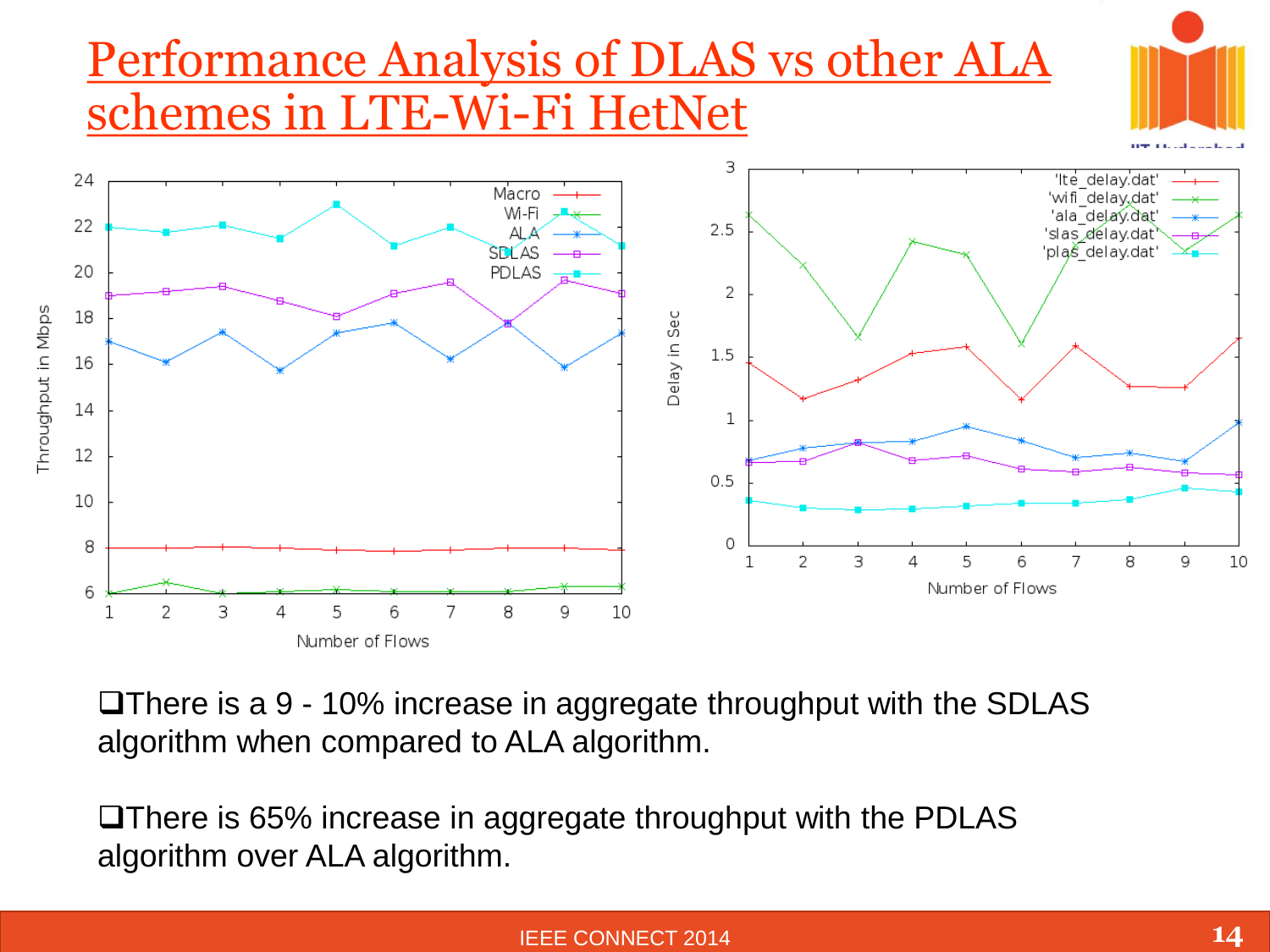#### Performance Analysis of DLAS vs other ALA schemes in LTE-Femto HetNet w/o Mobility





**The percentage of increase in throughput of PDLAS when** compared to SDLAS is 65% without mobility.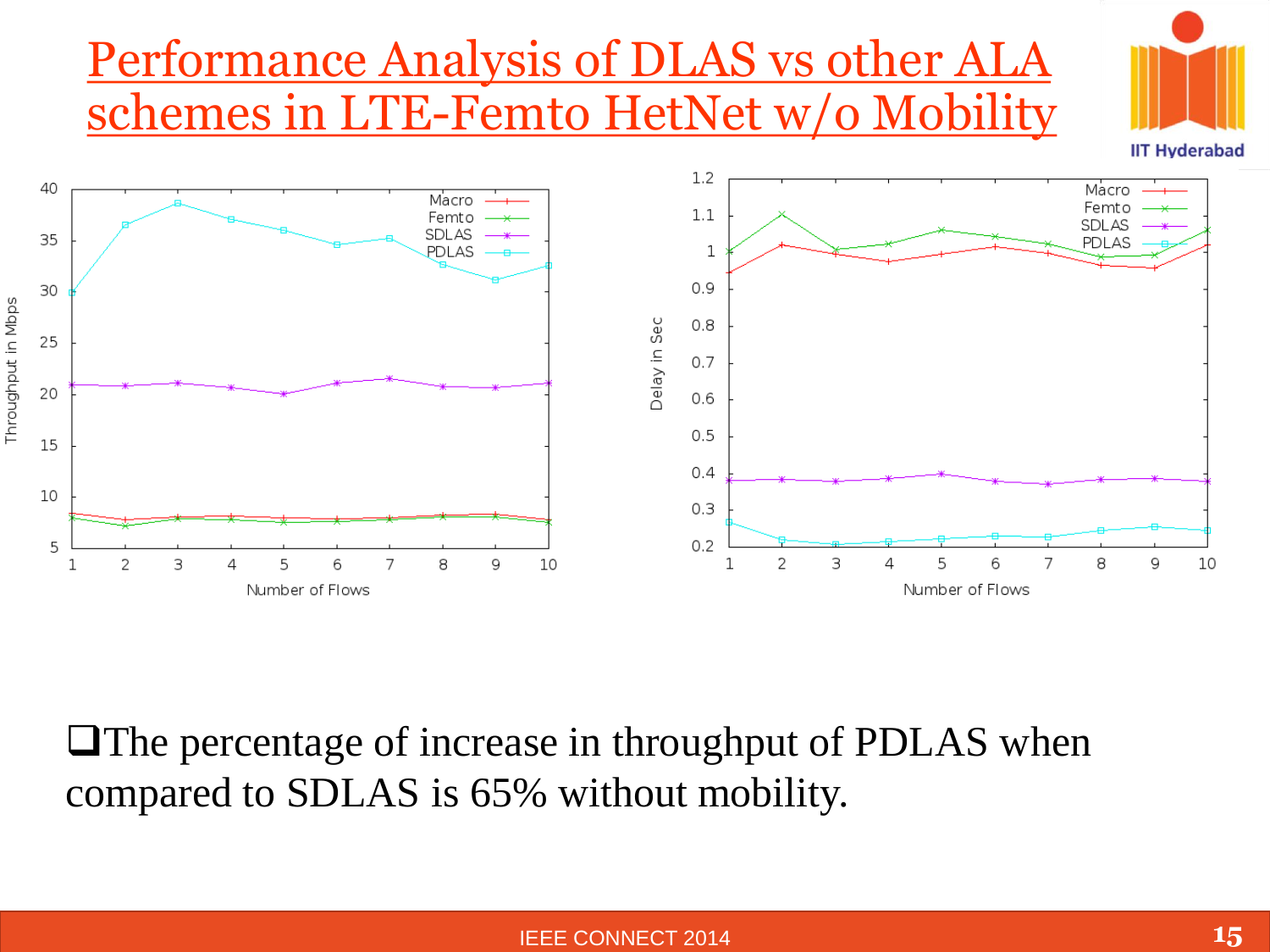#### Performance Analysis of DLAS vs other ALA schemes in LTE-Femto HetNet with Mobility





**The percentage of increase in throughput of PDLAS when** compared to SDLAS is 60% with mobility.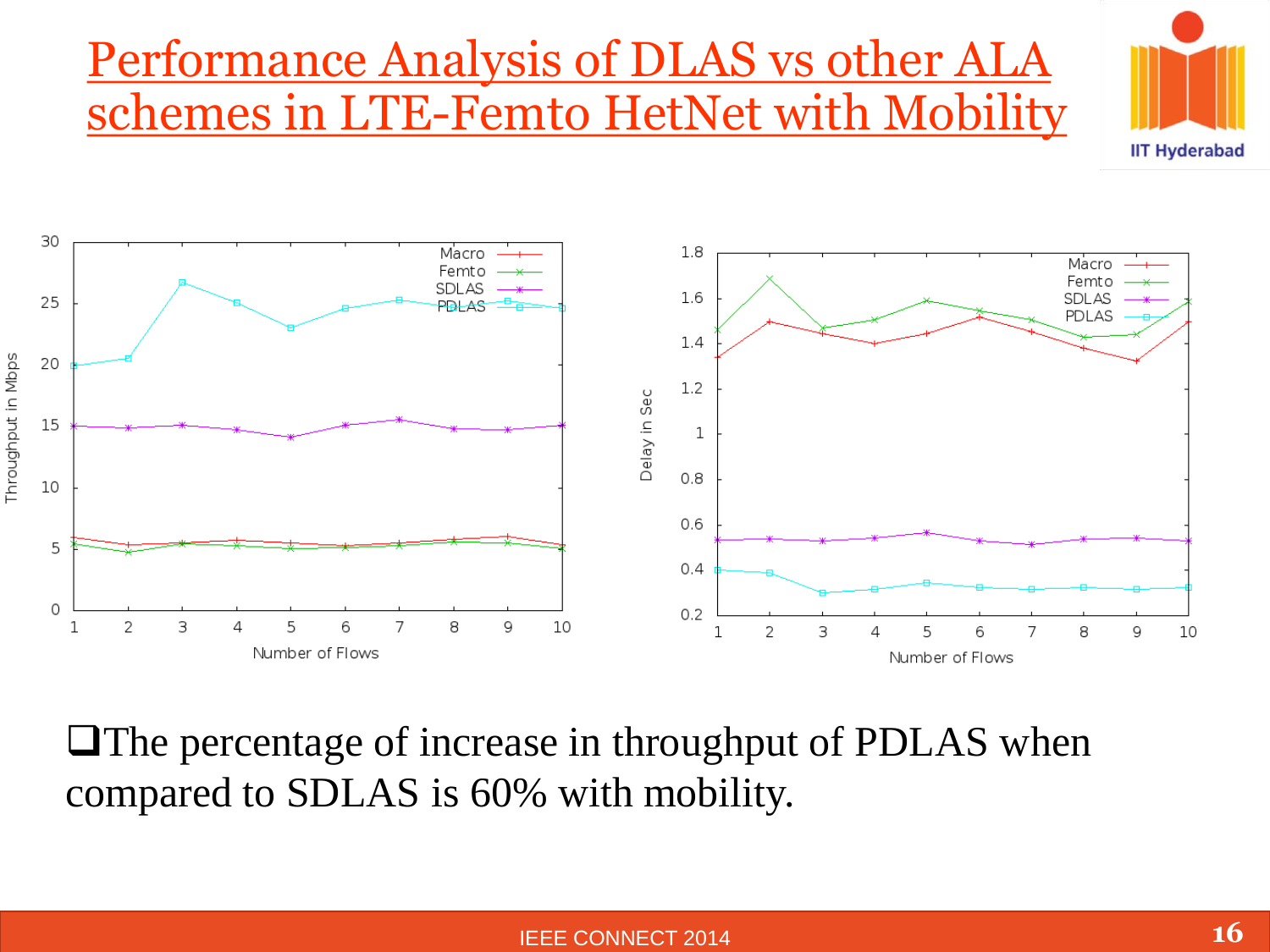#### Fairness of DLAS Scheme



In this scenario percentage of users not following LAS algorithm(PDLAS) are varied from 10 percent to 50 percent.

 $\Box$  Its observed that though the number of flows increase, fairness index does not dip much, which indicates that the DLAS algorithms are fairer to other TCP users in the network.

#### IEEE CONNECT 2014 **17**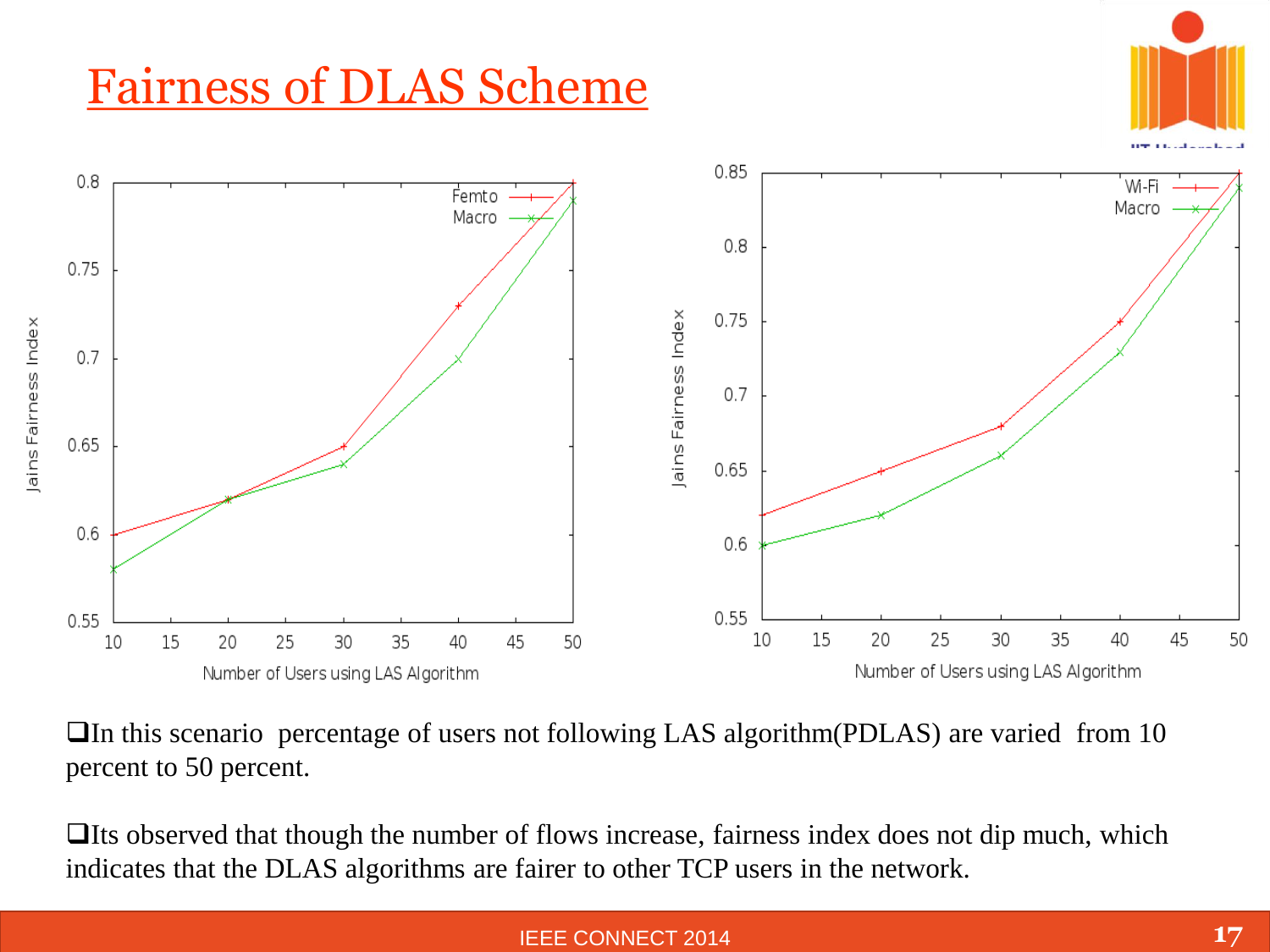

- **Proposed DLAS** algorithms considerably improved achievable throughput by using multiple interfaces of HetNets.
- $\Box$  In accordance to available link capacity of the individual links, data is transferred over singular flows or Multiple parallel flows.
- $\Box$  Incurs lower end-to-end delay and fair to legacy flows in the network.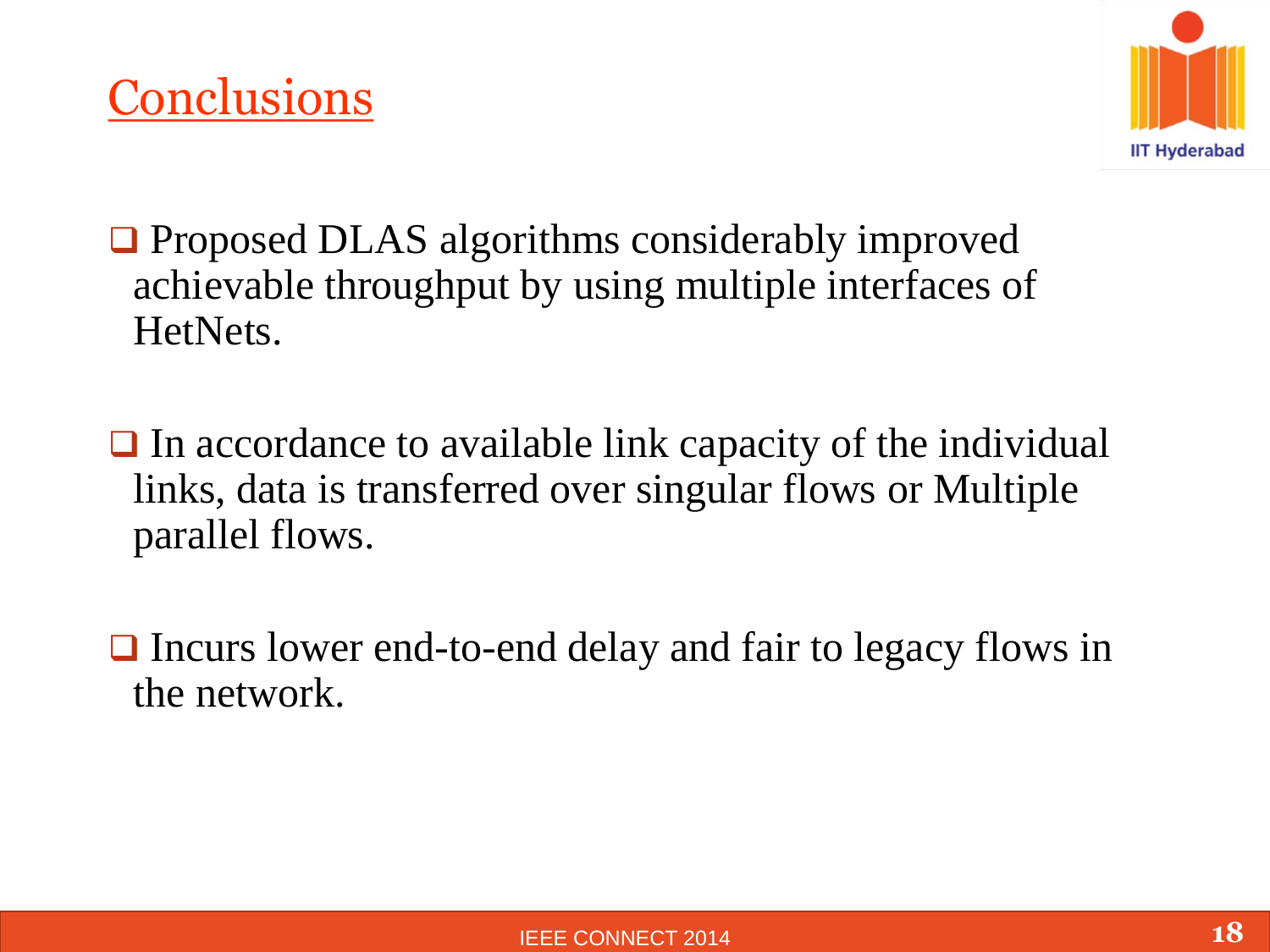

**□** To measure the performance of DLAS algorithm in heterogeneous handoff scenarios.

 $\Box$  Optimally vary the value of α which enhances the DLAS algorithm performance.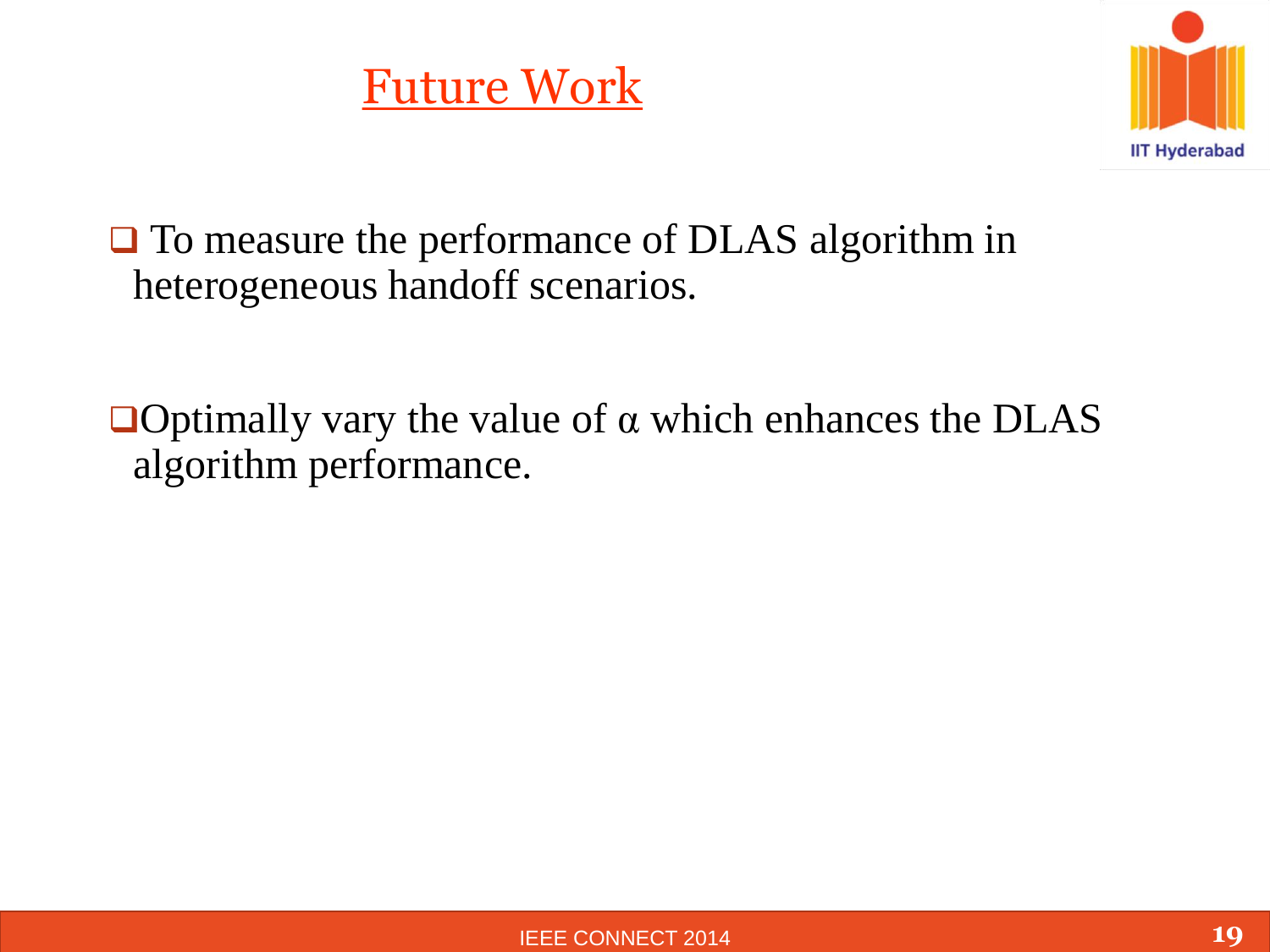### Acknowledgments



### oThis work was funded by the Deity, Govt. of India (Grant No. 13(6)/2010CC&BT) o IIT Hyderabad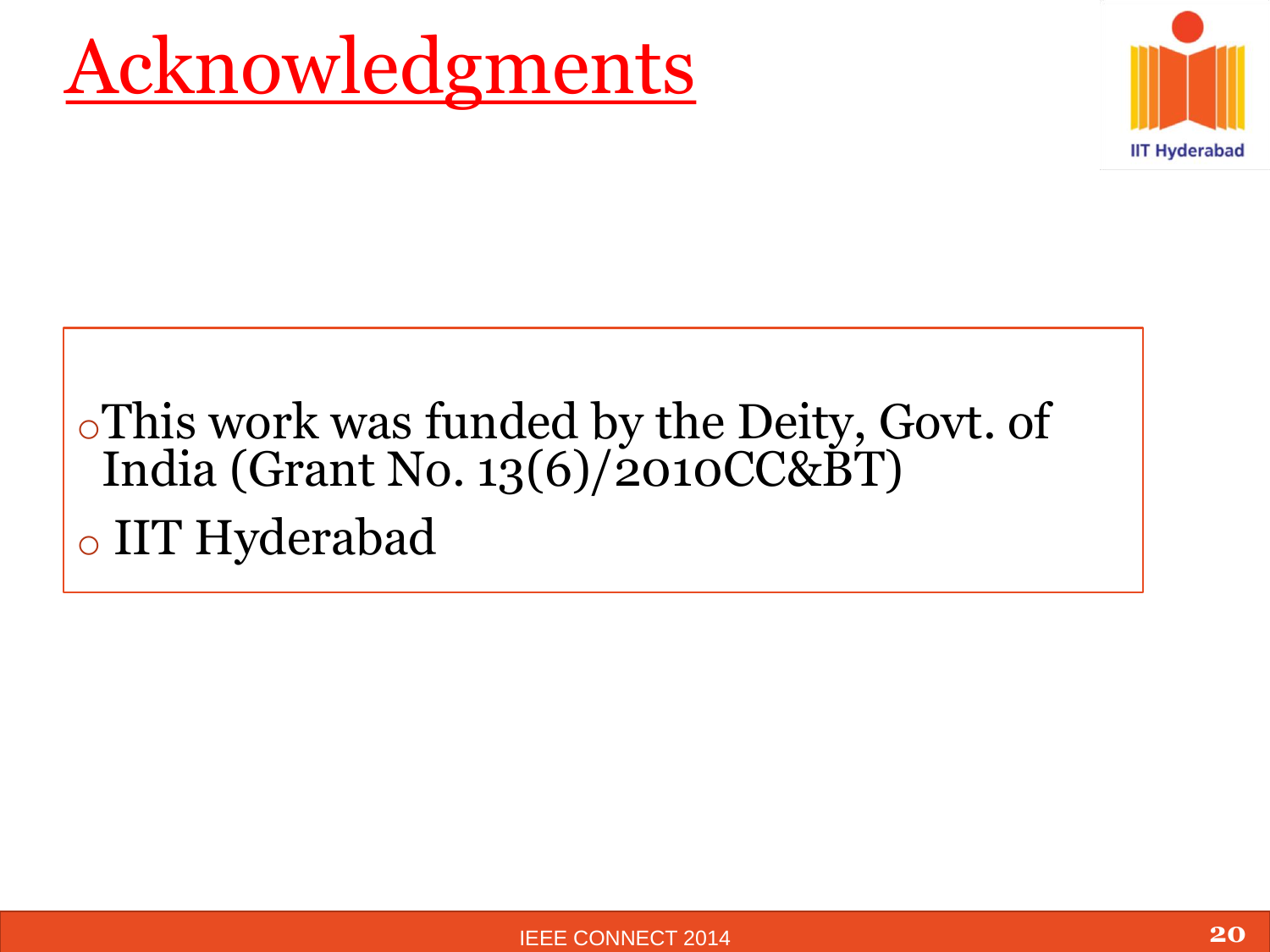



- **□ K. Chebrolu and R. R. Rao, "Bandwidth aggregation for real-time** applications in heterogeneous wireless networks," Mobile Computing, IEEE Transactions on, vol. 5, no. 4, pp. 388–403, 2006.
- **□ R. Rodrigues and P. Druschel, "Peer-to-peer systems," Commun.** ACM, vol. 53, pp. 72–82, Oct. 2010.
- **□ M. Guijarro and R. Gaspar, "Experience and lessons learnt from** running high availability databases on network attached storage," Journal of Physics: Conference Series, vol. 119, no. 4, p. 042015, 2008.